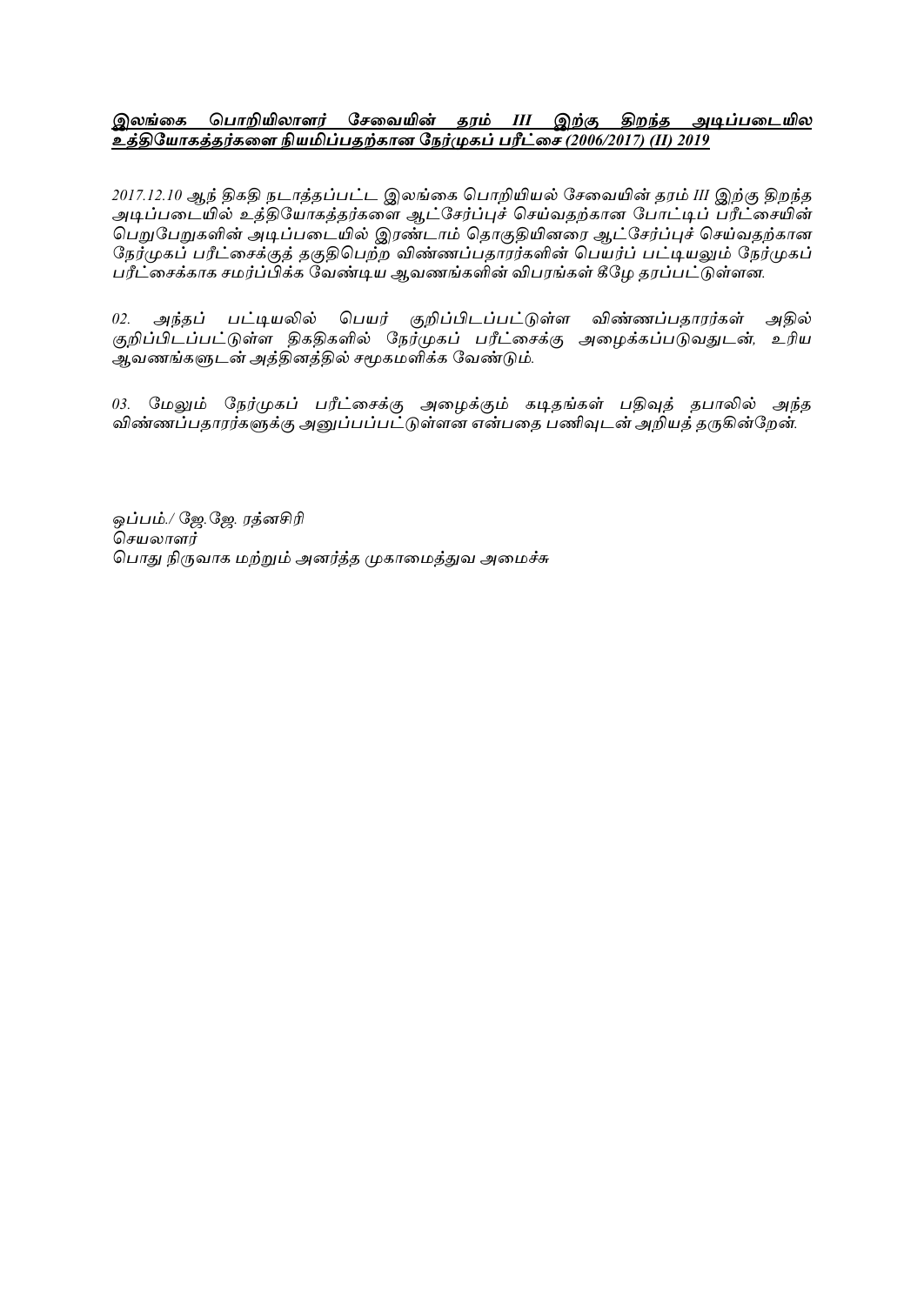| Category | Category<br>S/N | <b>Name</b>                   | <b>NIC Number</b> | <b>Exam</b><br><b>Marks</b> | <b>Interview</b><br><b>Date</b> | <b>Time</b> |
|----------|-----------------|-------------------------------|-------------------|-----------------------------|---------------------------------|-------------|
|          |                 |                               |                   |                             |                                 |             |
| Civil    | $C-1$           | Mr.I Niyanthan                | 890320856V        | 63                          | 2019.07.01                      | 8.30 A.M    |
| Civil    | $C-2$           | Mr.T I P Wimalaweera          | 892753458V        | 63                          | 2019.07.01                      | 8.30 A.M    |
| Civil    | $C-3$           | Mr.W M P R Indrajith          | 803082855V        | 63                          | 2019.07.01                      | 8.30 A.M    |
| Civil    | $C-4$           | Mrs.H M W A P Premarathna     | 906730464V        | 63                          | 2019.07.01                      | 8.30 A.M    |
| Civil    | $C-5$           | Mr.R P M C Senarathna         | 842910404V        | 63                          | 2019.07.01                      | 8.30 A.M    |
| Civil    | $C-6$           | Mr.E M P B Ekanayake          | 913011414V        | 63                          | 2019.07.01                      | 8.30 A.M    |
| Civil    | $C-7$           | Mr.M Mathavan                 | 832412228V        | 63                          | 2019.07.01                      | 8.30 A.M    |
| Civil    | $C-8$           | Miss.V Aarany                 | 926151010V        | 63                          | 2019.07.01                      | 8.30 A.M    |
| Civil    | $C-9$           | Mr.G Tharsan                  | 901782067V        | 63                          | 2019.07.01                      | 8.30 A.M    |
| Civil    | $C-10$          | Mr.U C Vithanachchi           | 901820457V        | 63                          | 2019.07.01                      | 8.30 A.M    |
| Civil    | $C-11$          | Miss.W M A R Weerasinghe      | 915700209V        | 63                          | 2019.07.01                      | 8.30 A.M    |
| Civil    | $C-12$          | Mr.U R S Udawatta             | 199018400202      | 63                          | 2019.07.01                      | 10.30 A.M   |
| Civil    | $C-13$          | Mr.A Sanjeevan                | 911051800V        | 63                          | 2019.07.01                      | 10.30 A.M   |
| Civil    | $C-14$          | Mr.S Kirisanthan              | 910182250V        | 63                          | 2019.07.01                      | 10.30 A.M   |
| Civil    | $C-15$          | Mr.T Thiruvaran               | 912402550V        | 63                          | 2019.07.01                      | 10.30 A.M   |
| Civil    | $C-16$          | Mr.E I S Amrasena             | 871750491V        | 63                          | 2019.07.01                      | 10.30 A.M   |
| Civil    | $C-17$          | Mr.S Sinthujan                | 900763190V        | 63                          | 2019.07.01                      | 10.30 A.M   |
| Civil    | $C-18$          | Mrs.J N A C S Jayawardhane    | 867922849V        | 63                          | 2019.07.01                      | 10.30 A.M   |
| Civil    | $C-19$          | Mr.I Halideen                 | 890611753V        | 63                          | 2019.07.01                      | 10.30 A.M   |
| Civil    | $C-20$          | Mr.M A A Abraar               | 880830821V        | 63                          | 2019.07.01                      | 10.30 A.M   |
| Civil    | $C-21$          | Miss.M Manoja                 | 945292016V        | 63                          | 2019.07.01                      | 10.30 A.M   |
| Civil    | $C-22$          | Mr.D K H W M H K Senevirathne | 910080245V        | 63                          | 2019.07.01                      | 10.30 A.M   |
| Civil    | $C-23$          | Mr.M Sheltonraaj              | 853530280V        | 63                          | 2019.07.01                      | 12.30 P.M   |
| Civil    | $C-24$          | Mr.A G P B Deshapriya         | 803124124V        | 63                          | 2019.07.01                      | 12.30 P.M   |
| Civil    | $C-25$          | Mr.H P R D Pathirana          | 871400377V        | 63                          | 2019.07.01                      | 12.30 P.M   |
| Civil    | $C-26$          | Mr.A V J Chathuranga          | 860281228V        | 63                          | 2019.07.01                      | 12.30 P.M   |
| Civil    | $C-27$          | Mr.P A D Udakara              | 851120190V        | 63                          | 2019.07.01                      | 12.30 P.M   |
| Civil    | $C-28$          | Mrs.M N D M Perera            | 706512420V        | 63                          | 2019.07.01                      | 12.30 P.M   |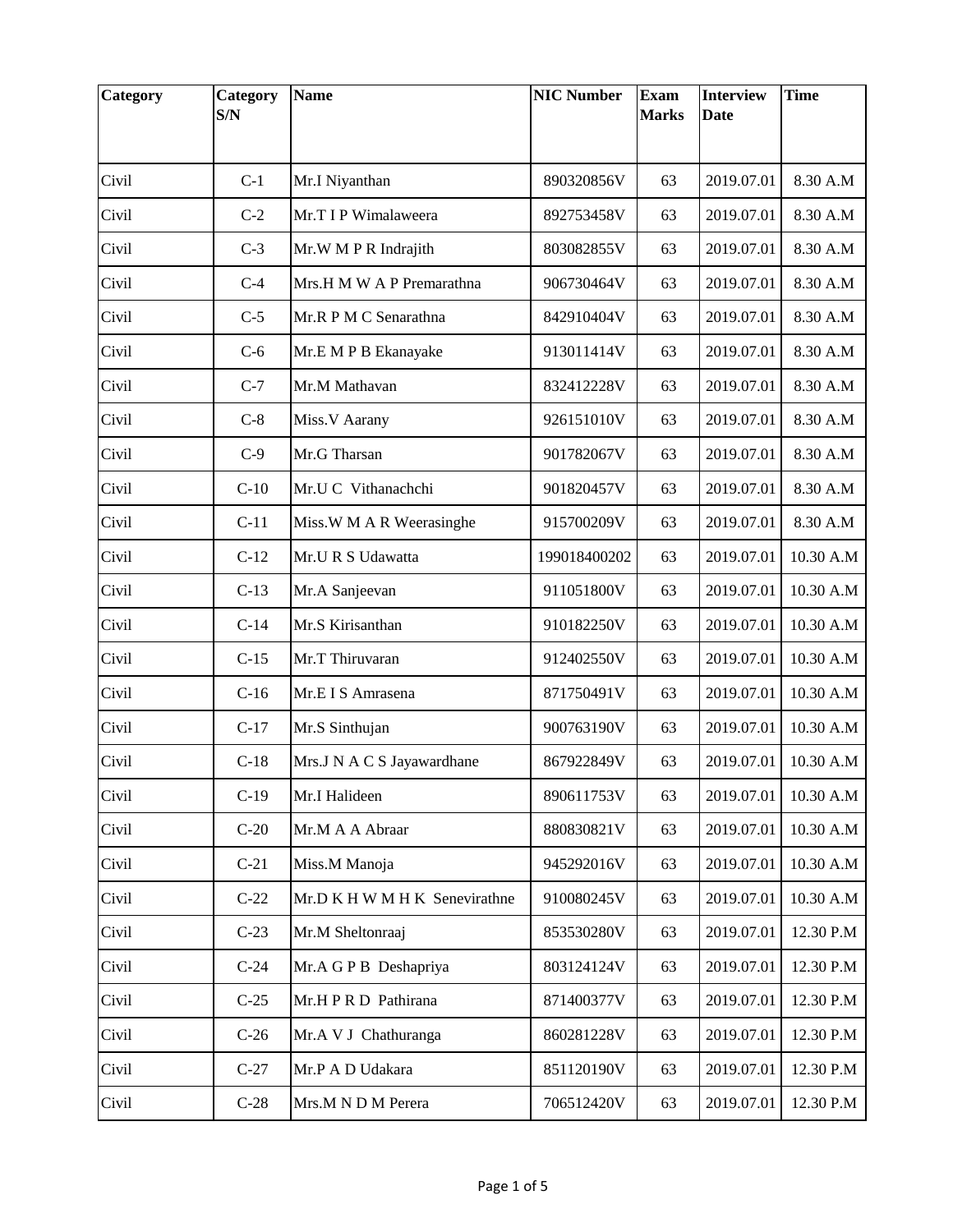| <b>Category</b> | Category<br>S/N | <b>Name</b>               | <b>NIC Number</b> | <b>Exam</b><br><b>Marks</b> | <b>Interview</b><br><b>Date</b> | <b>Time</b> |
|-----------------|-----------------|---------------------------|-------------------|-----------------------------|---------------------------------|-------------|
|                 |                 |                           |                   |                             |                                 |             |
| Civil           | $C-29$          | Mr.K P Peiris             | 721460967V        | 63                          | 2019.07.01                      | 12.30 P.M   |
| Civil           | $C-30$          | Mr.V G R P Jayawardhana   | 881210479V        | 63                          | 2019.07.01                      | 12.30 P.M   |
| Civil           | $C-31$          | Mr.K G Jayathilaka        | 881943042V        | 63                          | 2019.07.01                      | 12.30 P.M   |
| Civil           | $C-32$          | Mr.A M C Arthanayaka      | 882181677V        | 63                          | 2019.07.01                      | 12.30 P.M   |
| Civil           | $C-33$          | Mr.R A I S Premakumara    | 883123263V        | 63                          | 2019.07.01                      | 12.30 P.M   |
| Civil           | $C-34$          | Mr.V Sanathanan           | 198227702943      | 63                          | 2019.07.01                      | 2.30 P.M    |
| Civil           | $C-35$          | Mr.J A M Sajihan          | 903290706V        | 63                          | 2019.07.01                      | 2.30 P.M    |
| Civil           | $C-36$          | Mr.R M C P Rathnayaka     | 902521739V        | 63                          | 2019.07.01                      | 2.30 P.M    |
| Civil           | $C-37$          | Miss.K K D Sewwandi       | 907770613V        | 63                          | 2019.07.01                      | 2.30 P.M    |
| Civil           | $C-38$          | Mr.T Arunshankar          | 883331923V        | 63                          | 2019.07.01                      | 2.30 P.M    |
| Civil           | $C-39$          | Miss.S Venuja             | 928180816V        | 63                          | 2019.07.01                      | 2.30 P.M    |
| Civil           | $C-40$          | Miss.N Tarukasni          | 845520011V        | 63                          | 2019.07.01                      | 2.30 P.M    |
| Civil           | $C-41$          | Mr.A A E Athukorala       | 198834601274      | 63                          | 2019.07.01                      | 2.30 P.M    |
| Civil           | $C-42$          | Mrs.K S Niroshani         | 856290077V        | 63                          | 2019.07.01                      | 2.30 P.M    |
| Civil           | $C-43$          | Mrs.H W R Samanmali       | 826454121V        | 63                          | 2019.07.01                      | 2.30 P.M    |
| Civil           | $C-44$          | Mr.R Achuhan              | 921521626V        | 63                          | 2019.07.02                      | 8.30 A.M    |
| Civil           | $C-45$          | Mr.W D Nayanajith         | 199113700972      | 63                          | 2019.07.02                      | 8.30 A.M    |
| Civil           | $C-46$          | Mrs.K K G I L Siriwardena | 847202386V        | 63                          | 2019.07.02                      | 8.30 A.M    |
| Civil           | $C-47$          | Mrs.P G N Priyadarshani   | 837801044V        | 63                          | 2019.07.02                      | 8.30 A.M    |
| Civil           | $C-48$          | Mr.W L W Chathuranga      | 881060485V        | 63                          | 2019.07.02                      | 8.30 A.M    |
| Civil           | $C-49$          | Miss.S Shambiga           | 908000846V        | 63                          | 2019.07.02                      | 8.30 A.M    |
| Civil           | $C-50$          | Miss.S A S L Sumanasekara | 927711753V        | 63                          | 2019.07.02                      | 8.30 A.M    |
| Civil           | $C-51$          | Miss.L Krishanthi         | 915270891V        | 62                          | 2019.07.02                      | 8.30 A.M    |
| Civil           | $C-52$          | Mr.S Srikokulan           | 873342315V        | 62                          | 2019.07.02                      | 8.30 A.M    |
| Civil           | $C-53$          | Mr.H H Nanayakkara        | 883291875V        | 62                          | 2019.07.02                      | 8.30 A.M    |
| Civil           | $C-54$          | Mrs.S Saranja             | 897831562V        | 62                          | 2019.07.02                      | 8.30 A.M    |
| Civil           | $C-55$          | Miss.H G U Imega          | 915900950V        | 62                          | 2019.07.02                      | 10.30 A.M   |
| Civil           | $C-56$          | Mr.J S B Kodithuwakku     | 921261721V        | 62                          | 2019.07.02                      | 10.30 A.M   |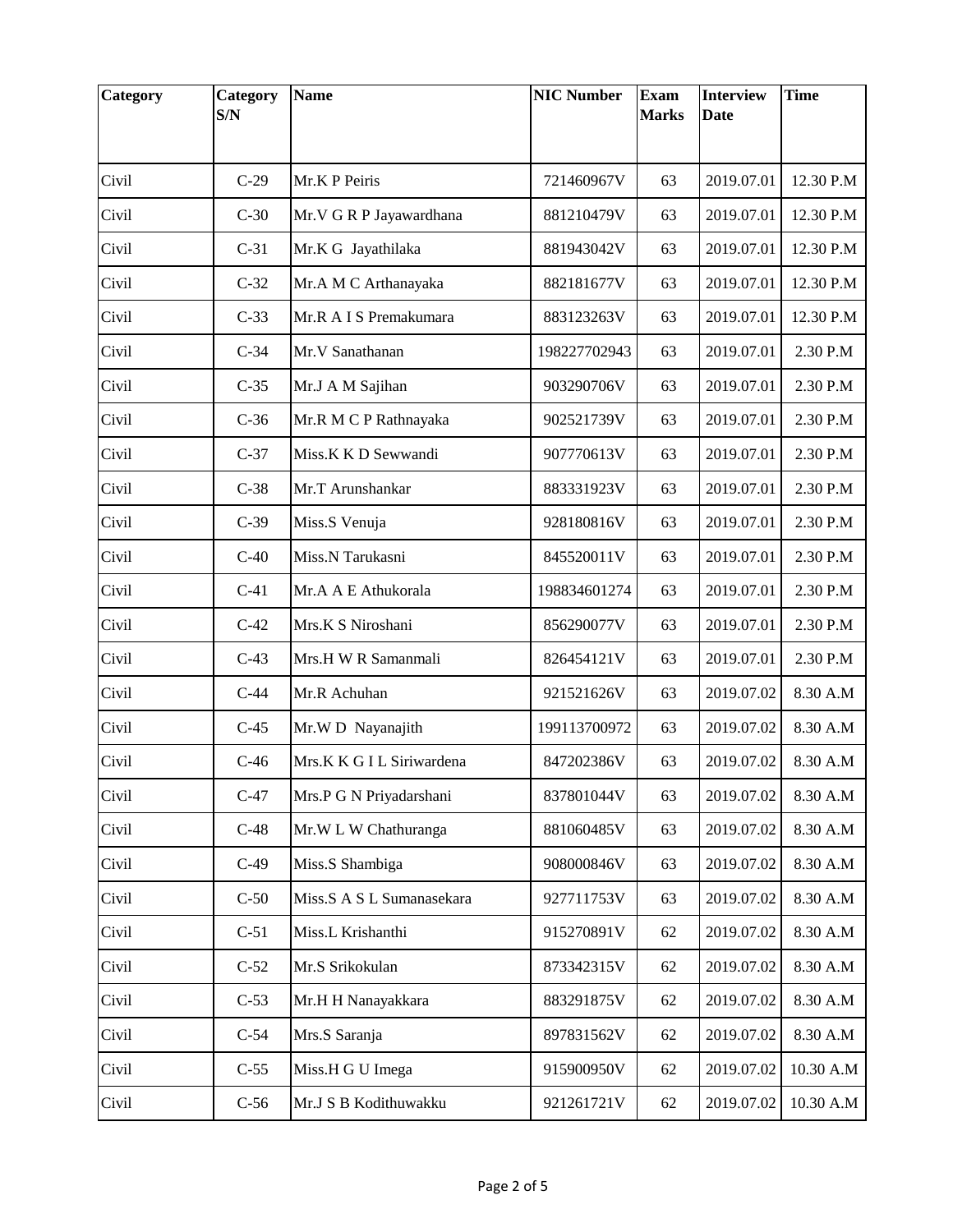| Category | Category<br>S/N | <b>Name</b>              | <b>NIC Number</b> | <b>Exam</b><br><b>Marks</b> | <b>Interview</b><br><b>Date</b> | <b>Time</b> |
|----------|-----------------|--------------------------|-------------------|-----------------------------|---------------------------------|-------------|
|          |                 |                          |                   |                             |                                 |             |
| Civil    | $C-57$          | Mr.A L M Afrath          | 903182814V        | 62                          | 2019.07.02                      | 10.30 A.M   |
| Civil    | $C-58$          | Mr.A M M Aski            | 911342308V        | 62                          | 2019.07.02                      | 10.30 A.M   |
| Civil    | $C-59$          | Mr.B M K I Basnayake     | 902423419V        | 62                          | 2019.07.02                      | 10.30 A.M   |
| Civil    | $C-60$          | Mr.C A Samsen            | 872911707V        | 62                          | 2019.07.02                      | 10.30 A.M   |
| Civil    | $C-61$          | Mr.U L S Chaminda        | 823303343V        | 62                          | 2019.07.02                      | 10.30 A.M   |
| Civil    | $C-62$          | Mr.M D P Rangana         | 912550842V        | 62                          | 2019.07.02                      | 10.30 A.M   |
| Civil    | $C-63$          | Mr.K Arulolipavan        | 813453550V        | 62                          | 2019.07.02                      | 10.30 A.M   |
| Civil    | $C-64$          | Mr.H M Hasan             | 913653890V        | 62                          | 2019.07.02                      | 10.30 A.M   |
| Civil    | $C-65$          | Mr.B K L A Beligammana   | 881350815V        | 62                          | 2019.07.02                      | 10.30 A.M   |
| Civil    | $C-66$          | Mr.S Kokulan             | 862091027V        | 62                          | 2019.07.02                      | 12.30 P.M   |
| Civil    | $C-67$          | Miss.A Subaha            | 927542757V        | 62                          | 2019.07.02                      | 12.30 P.M   |
| Civil    | $C-68$          | Mr.P Pavathasan          | 913110692V        | 62                          | 2019.07.02                      | 12.30 P.M   |
| Civil    | $C-69$          | Miss.D T T Dasanayake    | 877822540V        | 62                          | 2019.07.02                      | 12.30 P.M   |
| Civil    | $C-70$          | Miss.P T M Wijenayake    | 905090070V        | 62                          | 2019.07.02                      | 12.30 P.M   |
| Civil    | $C-71$          | Mr.S Vasanth             | 911262550V        | 62                          | 2019.07.02                      | 12.30 P.M   |
| Civil    | $C-72$          | Mr.P Nirosan             | 912053407V        | 62                          | 2019.07.02                      | 12.30 P.M   |
| Civil    | $C-73$          | Mr.J H M T S Kumara      | 912412210V        | 62                          | 2019.07.02                      | 12.30 P.M   |
| Civil    | $C-74$          | Mrs.T W A S L Jayasinghe | 877752046V        | 62                          | 2019.07.02                      | 12.30 P.M   |
| Civil    | $C-75$          | Mr.B P Dharmakeerthi     | 880451120V        | 62                          | 2019.07.02                      | 12.30 P.M   |
| Civil    | $C-76$          | Mrs.M N Dilhani          | 828090534V        | 62                          | 2019.07.02                      | 12.30 P.M   |
| Civil    | $C-77$          | Mr.T Venukanan           | 199127402350      | 62                          | 2019.07.02                      | 2.30 P.M    |
| Civil    | $C-78$          | Mr.S Romeshshanker       | 891183780V        | 62                          | 2019.07.02                      | 2.30 P.M    |
| Civil    | $C-79$          | Mr.W G C I Kendawala     | 903361026V        | 62                          | 2019.07.02                      | 2.30 P.M    |
| Civil    | $C-80$          | Mrs.D G H Paranavithana  | 856320790V        | 62                          | 2019.07.02                      | 2.30 P.M    |
| Civil    | $C-81$          | Miss.S Renoncy           | 935293189V        | 62                          | 2019.07.02                      | 2.30 P.M    |
| Civil    | $C-82$          | Mr.T H S P Aberathna     | 892591792V        | 62                          | 2019.07.02                      | 2.30 P.M    |
| Civil    | $C-83$          | Mr.L G K Manula          | 891843208V        | 62                          | 2019.07.02                      | 2.30 P.M    |
| Civil    | $C-84$          | Mrs.J A I Erangi         | 886290896V        | 62                          | 2019.07.02                      | 2.30 P.M    |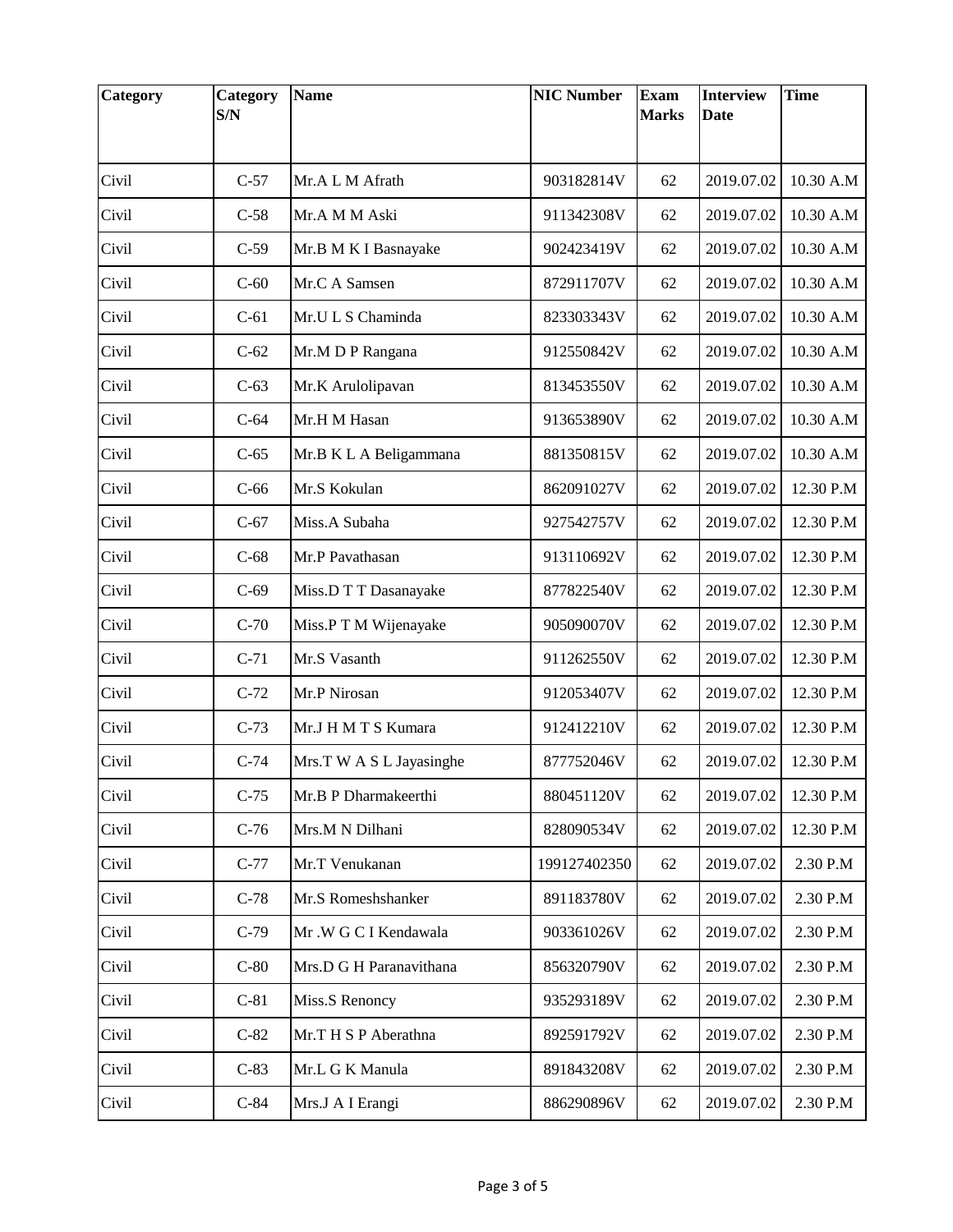| Category              | Category<br>S/N | <b>Name</b>               | <b>NIC Number</b> | <b>Exam</b><br><b>Marks</b> | <b>Interview</b><br><b>Date</b> | <b>Time</b> |
|-----------------------|-----------------|---------------------------|-------------------|-----------------------------|---------------------------------|-------------|
|                       |                 |                           |                   |                             |                                 |             |
| Civil                 | $C-85$          | Miss.A L I N Chathurani   | 907150062V        | 62                          | 2019.07.02                      | 2.30 P.M    |
| Civil                 | $C-86$          | Mr.G Javaharan            | 901091439V        | 62                          | 2019.07.02                      | 2.30 P.M    |
| Civil                 | $C-87$          | Mr.M L Subhashini         | 897630524V        | 62                          | 2019.07.04                      | 8.30 A.M    |
| Civil                 | $C-88$          | Mr.S K Vidanagamage       | 903604166V        | 62                          | 2019.07.04                      | 8.30 A.M    |
| Civil                 | $C-89$          | Mr.R P C L Rathnayake     | 842070716V        | 62                          | 2019.07.04                      | 8.30 A.M    |
| Civil                 | $C-90$          | Mr.L S Weerasinghe        | 911310368V        | 62                          | 2019.07.04                      | 8.30 A.M    |
| Civil                 | $C-91$          | Mr.W M R B Wijesuriya     | 893403850V        | 62                          | 2019.07.04                      | 8.30 A.M    |
| Civil                 | $C-92$          | Mr.L Kirshanth            | 902310185V        | 62                          | 2019.07.04                      | 8.30 A.M    |
| Civil                 | $C-93$          | Mr.G D S P Rupasinghe     | 831461667V        | 62                          | 2019.07.04                      | 8.30 A.M    |
| Civil                 | $C-94$          | Mrs .H A K C Perera       | 887492794V        | 62                          | 2019.07.04                      | 8.30 A.M    |
| Civil                 | $C-95$          | Miss.P A S R Jayatilake   | 927931915V        | 62                          | 2019.07.04                      | 8.30 A.M    |
| Civil                 | $C-96$          | Mrs.P K M Perera          | 886242042V        | 62                          | 2019.07.04                      | 8.30 A.M    |
| Civil                 | $C-97$          | Mr.S P M Jayathilaka      | 198929500547      | 62                          | 2019.07.04                      | 8.30 A.M    |
| <b>Earth Resource</b> | $ER-1$          | Mr.U G K P B Udowita      | 198720500809      | 60                          | 2019.07.04                      | 10.30 A.M   |
| <b>Earth Resource</b> | $ER-2$          | Miss.D A I Hettiarachchi  | 917992096V        | 60                          | 2019.07.04                      | 10.30 A.M   |
| <b>Earth Resource</b> | $ER-3$          | Mr.D P Godaliyadda        | 902381317V        | 58                          | 2019.07.04                      | 10.30 A.M   |
| <b>Earth Resource</b> | $ER-4$          | Mr.S S Nanayakkara        | 872372989V        | 58                          | 2019.07.04                      | 10.30 A.M   |
| <b>Earth Resource</b> | $ER-5$          | Mrs.H C D P Colombage     | 865050135V        | 58                          | 2019.07.04                      | 10.30 A.M   |
| Earth Resource        | $ER-6$          | Mr.M I M Fainaz           | 891990979V        | 58                          | 2019.07.04                      | 10.30 A.M   |
| <b>Earth Resource</b> | $ER-7$          | Mr.M S D Bandara          | 871462313V        | 58                          | 2019.07.04                      | 10.30 A.M   |
| Earth Resource        | $ER-8$          | Mr.A H T T B Thotahewa    | 890034543V        | 58                          | 2019.07.04                      | 10.30 A.M   |
| Earth Resource        | <b>ER-9</b>     | Mr.M U V A Siriwardana    | 870933851V        | 58                          | 2019.07.04                      | 10.30 A.M   |
| <b>Earth Resource</b> | ER-10           | Mr.K Amalan               | 860432218V        | 58                          | 2019.07.04                      | 10.30 A.M   |
| Earth Resource        | ER-11           | Mr.W A A Madhuranga       | 871721440V        | 58                          | 2019.07.04                      | 10.30 A.M   |
| Earth Resource        | ER-12           | Mr.S M A P Sundarapperuma | 883593847V        | 58                          | 2019.07.04                      | 12.30 P.M   |
| <b>Earth Resource</b> | ER-13           | Mr.K G G Kumburahena      | 197133001485      | 57                          | 2019.07.04                      | 12.30 P.M   |
| Earth Resource        | ER-14           | Mr.R R Harinth            | 873013184V        | 57                          | 2019.07.04                      | 12.30 P.M   |
| Earth Resource        | ER-15           | Mr.K A N S Kasthurirathna | 853470937V        | 57                          | 2019.07.04                      | 12.30 P.M   |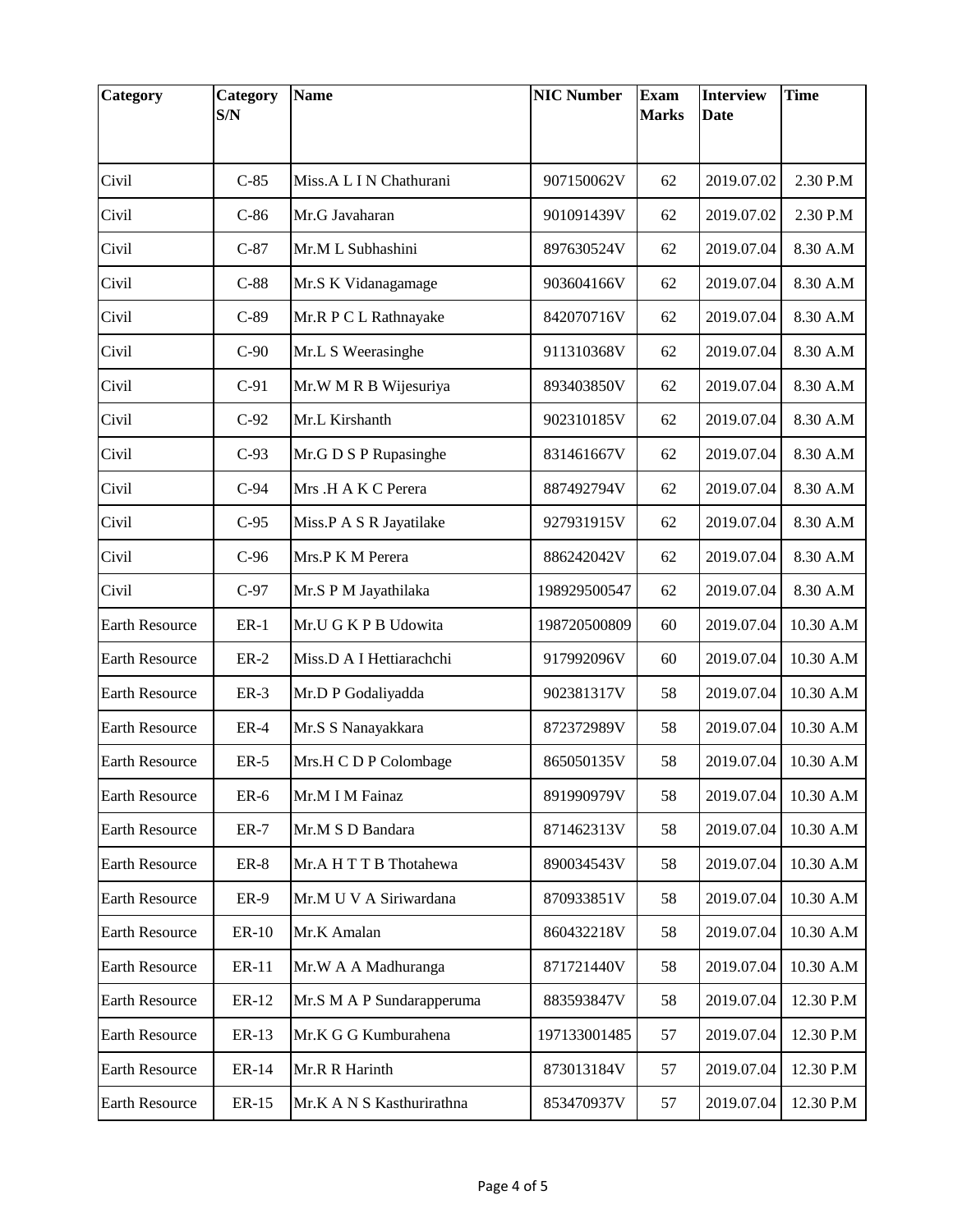| <b>Category</b>       | Category<br>S/N | <b>Name</b>                | <b>NIC Number</b> | <b>Exam</b><br><b>Marks</b> | <b>Interview</b><br><b>Date</b> | <b>Time</b> |
|-----------------------|-----------------|----------------------------|-------------------|-----------------------------|---------------------------------|-------------|
|                       |                 |                            |                   |                             |                                 |             |
| <b>Earth Resource</b> | ER-16           | Mrs.S M C T Samarakoon     | 885150837V        | 57                          | 2019.07.04                      | 12.30 P.M   |
| <b>Earth Resource</b> | <b>ER-17</b>    | Mr.M A S L Muthukuda       | 850480060V        | 57                          | 2019.07.04                      | 12.30 P.M   |
| <b>Earth Resource</b> | <b>ER-18</b>    | Mr.R M C M Rajakaruna      | 831211571V        | 57                          | 2019.07.04                      | 12.30 P.M   |
| <b>Earth Resource</b> | ER-19           | Mrs.I M T N Illankoon      | 807580582V        | 57                          | 2019.07.04                      | 12.30 P.M   |
| <b>Earth Resource</b> | <b>ER-20</b>    | Miss.W L Weerasekara       | 896444166V        | 57                          | 2019.07.04                      | 12.30 P.M   |
| <b>Earth Resource</b> | ER-21           | Mr.T D Hewavitharana       | 871141134V        | 57                          | 2019.07.04                      | 12.30 P.M   |
| <b>Earth Resource</b> | <b>ER-22</b>    | Mr.R M S I B Rathnayake    | 901581924V        | 57                          | 2019.07.04                      | 12.30 P.M   |
| <b>Earth Resource</b> | ER-23           | Mr.H M A P Kumara          | 871512060V        | 57                          | 2019.07.04                      | 2.30 P.M    |
| <b>Earth Resource</b> | ER-24           | Mr.D J Sunanda             | 850390142V        | 57                          | 2019.07.04                      | 2.30 P.M    |
| Electrical            | $E-1$           | Mr.A P M Namamuni          | 911841142V        | 72                          | 2019.07.04                      | 2.30 P.M    |
| Electrical            | $E-2$           | Mrs.A M K N K Jayawardhana | 916971559V        | 72                          | 2019.07.04                      | 2.30 P.M    |
| Electrical            | $E-3$           | Mr.M K G Lakshitha         | 911830221V        | 72                          | 2019.07.04                      | 2.30 P.M    |
| Electrical            | $E-4$           | Mr.R R W M H D Ranaweera   | 902470751V        | 72                          | 2019.07.04                      | 2.30 P.M    |
| Electrical            | $E-5$           | Mrs.J Sujeewah             | 916503210V        | 72                          | 2019.07.04                      | 2.30 P.M    |
| Electrical            | $E-6$           | Miss.M M F Sumaya          | 926993151V        | 72                          | 2019.07.04                      | 2.30 P.M    |
| Electrical            | $E-7$           | Mr.K Nitharsan             | 900541295V        | 72                          | 2019.07.04                      | 2.30 P.M    |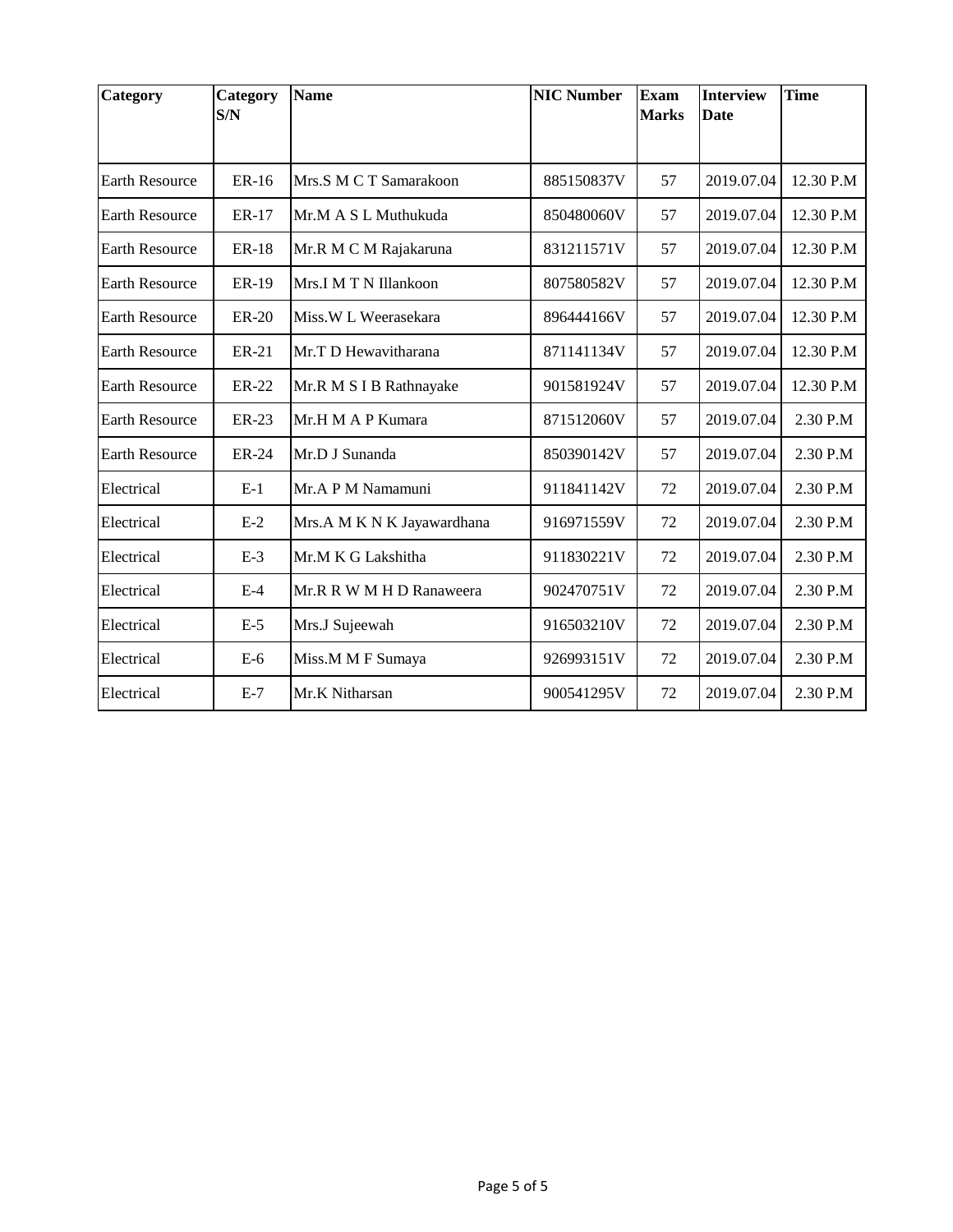## **TRANSLATION**

## **(Registered Post)**

Name: N.I.C. Number:

Dear Sir/ Madam,

## **Interview for Recruitment of Officers to Grade III of Sri Lanka Engineering Service on Open Basis (2016/2017) (II) 2019.**

You are kindly informed to be present for the interview, which is due to be held on .............. at ……………, in the Engineering Service Division, Ministry of Public Administration and Disaster Management, Independence Square, Colombo 07 for recruitment of suitable persons to fill the vacancies in the posts that belong to the categories of Civil, Electrical and Earth Resources Engineers in Grade III of Sri Lanka Engineering Service at the government institutions Island wide.

02. Further, you are informed that it is compulsory to bring the **originals** of the following documents to prove the qualifications mentioned in the notification of calling applications as per Sri Lanka Engineering Service Minute No: 1836/6 dated 11.11.2013.

I. Letter of calling for the interview.

II. Degree certificate or B.Sc Engineering degree certificate or a valid certificate obtained on completion of all educational and other requirements recognized by the University Grants Commission and Institute of Engineers Sri Lanka under a stream considered for recruitment as a qualification equivalent to the Degree in Engineering.

III. Academic transcript of the degree based on which the above certificates were issued.

IV. Result sheet of G.C.E. (O/L)

V. Certificate of birth.

VI. National Identity Card or valid Passport.

VII. A valid certificate issued by the Institute of Engineers Sri Lanka to prove that the officer has satisfied the academic qualifications recognized by the Institute of Engineers Sri Lanka to obtain its associate membership.

VIII. **A set of photocopies** of the documents mentioned in II, III, IV, V, VI, VII above **certified by yourself.**

IX. Certificate of residence and character certificate issued through Form D.S. 04 by Grama Niladhari, which have been counter signed by the Divisional Secretary.

X. If there is even a slight difference between the name used by you and the name mentioned in the certificate of birth/ National Identity Card and other certificates, an affidavit in a proper format to explain the difference. (The names in the relevant